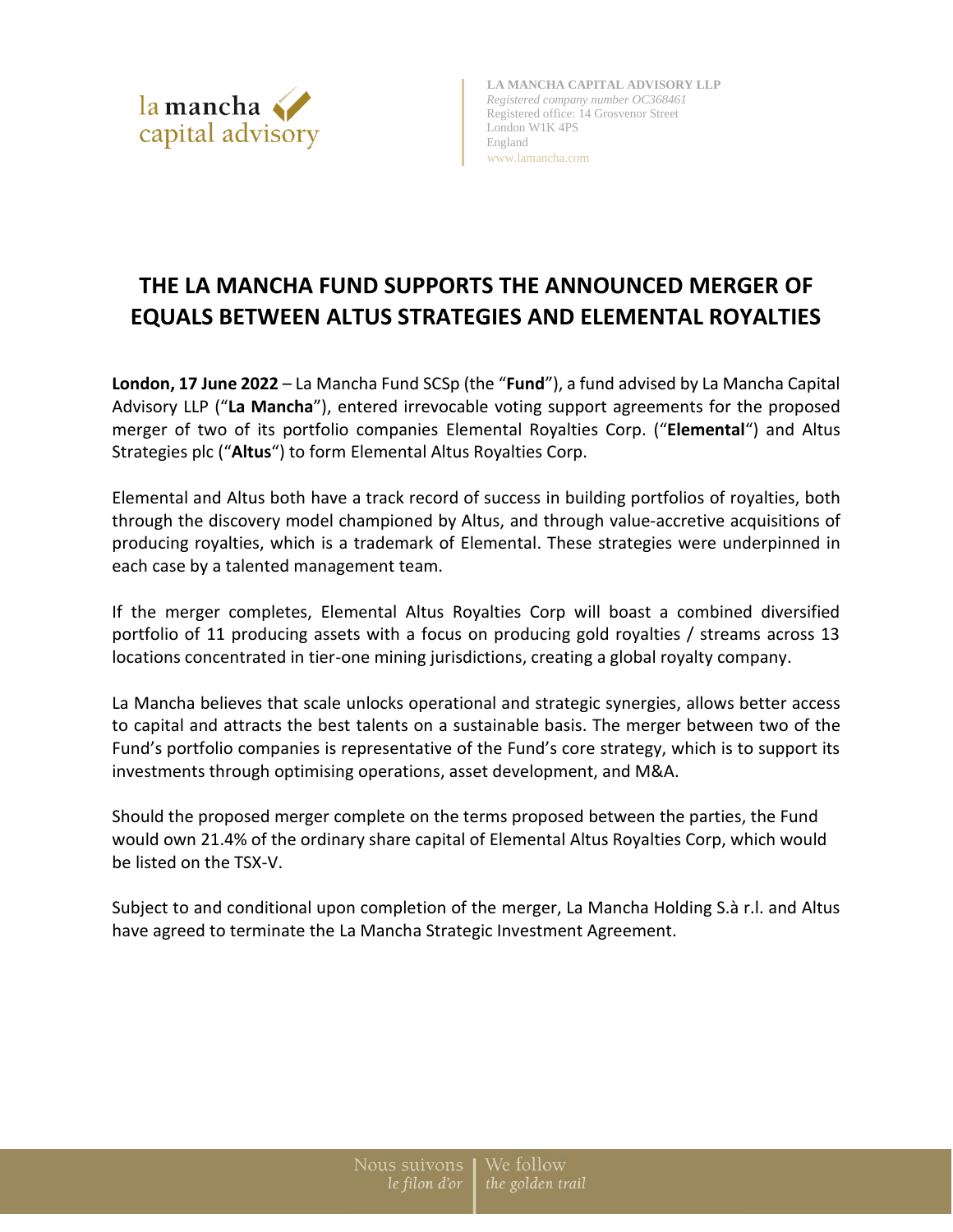

# **Karim Nasr, Managing Partner of La Mancha, commented:**

*"La Mancha has great confidence in the ability of the combined management team to continue delivering growth and returns. The merger brings together two talented groups of people with the right skill set to pursue organic growth in the royalty and discovery space, whilst benefiting from additional opportunities generated by greater scale. Combining royalty companies that are a good fit with one another provides scale and diversification, cost savings and a lower cost of capital, and so helps to accelerate future growth."*

*"The opportunity for consolidation in the global mining industry and supporting great management teams is a key plank of La Mancha's investment thesis. "*

# **La Mancha Group's history of investment in Elemental and Altus**

In February 2020, La Mancha Holding S.à r.l. completed a strategic investment of approximately US\$8.4 million in Altus, becoming a cornerstone shareholder owning approximately 35.4% of the company and appointing two La Mancha representatives to the Altus Board of Directors.

In April 2022, the Fund acquired a 9.3% shareholding in Elemental for approximately US\$8.5 million.

#### **ENDS**

#### **About La Mancha Capital Advisory LLP**

La Mancha Capital Advisory LLP ("**La Mancha**") advises on strategic investments made by the Fund in publicly listed and private gold and energy transition commodity companies with a global outlook. La Mancha is a long-term minded investment advisor, with a mandate to support mining companies to achieve sustained growth by providing long-term equity capital as well as operational and board level expertise, to further portfolio company performance and expansion.

La Mancha Capital Advisory LLP is an Appointed Representative of G10 Capital Limited, which is authorised and regulated by the Financial Conduct Authority (FRN 648953).